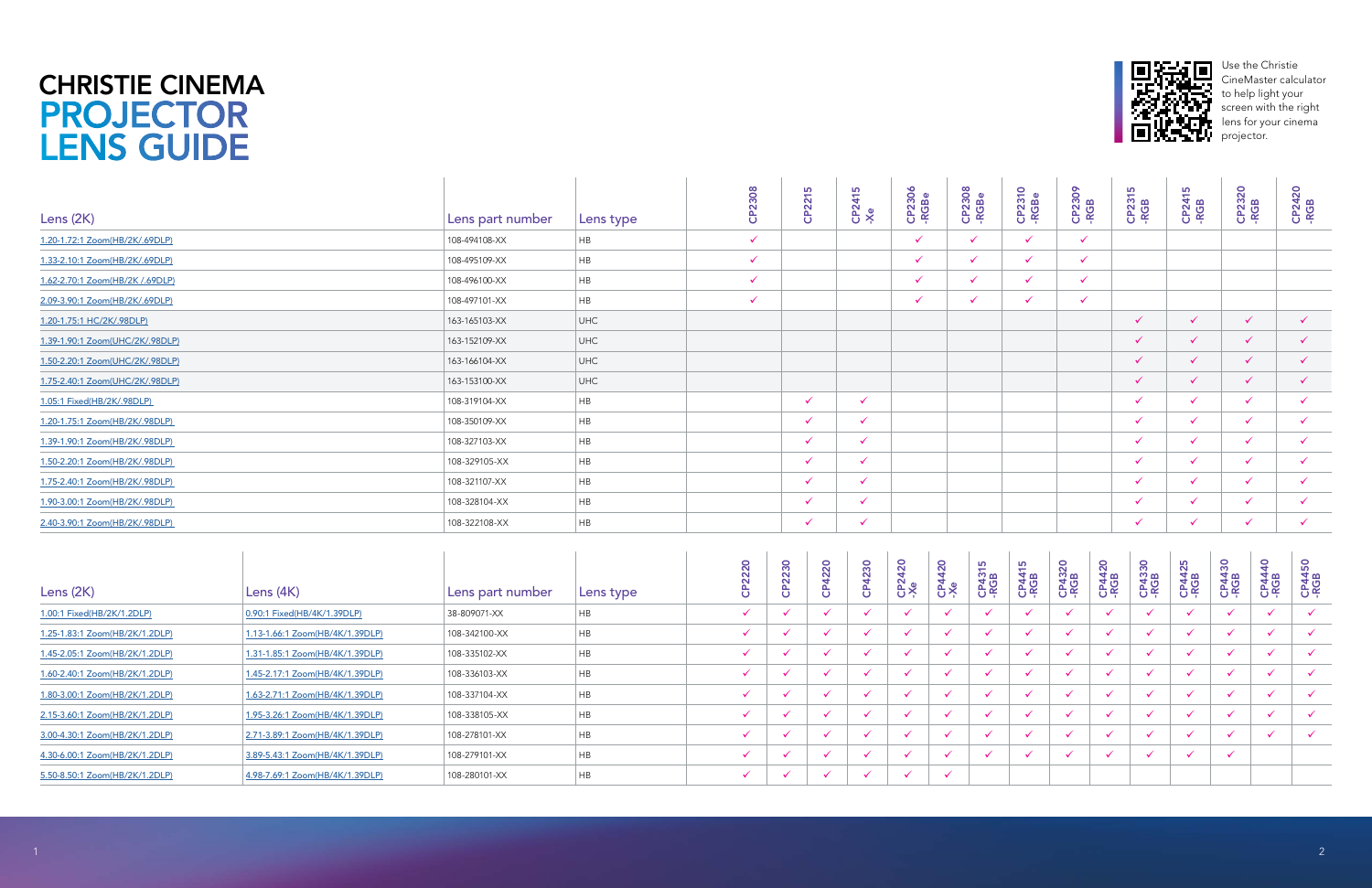| Lens (4K)                          | Lens part number | Lens type  | <b>CP4315</b><br>-RGB | <b>CP4415</b><br>-RGB | $\circ$<br>CP4320 | CP4420<br>-RGB | CP4330<br>-RGB | <b>SC</b><br>$rac{1}{4}$ $\omega$<br>CP4<br>-RGI | 30<br>4 <sup>w</sup><br>CP4<br>-RGI | $\overline{a}$<br><b>CP44</b><br>-RGB | CP4450<br>-RGB |
|------------------------------------|------------------|------------|-----------------------|-----------------------|-------------------|----------------|----------------|--------------------------------------------------|-------------------------------------|---------------------------------------|----------------|
| 1.13-1.66:1 Zoom(UHC/4K/1.39DLP)   | 163-103105-XX    | <b>UHC</b> | $\checkmark$          | $\checkmark$          | $\checkmark$      | $\checkmark$   | $\checkmark$   | $\checkmark$                                     | $\checkmark$                        | $\checkmark$                          |                |
| 1.31-1.85:1 Zoom(UHC/4K/1.39DLP)   | 163-104106-XX    | <b>UHC</b> | $\checkmark$          | $\checkmark$          | $\checkmark$      | $\checkmark$   | $\checkmark$   | $\checkmark$                                     | $\checkmark$                        |                                       |                |
| 1.45-2.17:1 Zoom(UHC/4K/1.39DLP)   | 163-105107-XX    | <b>UHC</b> | $\checkmark$          | $\checkmark$          | $\checkmark$      | $\checkmark$   | $\checkmark$   | $\checkmark$                                     | $\checkmark$                        |                                       |                |
| 1.63-2.71:1 Zoom(UHC/4K/1.39DLP)   | 163-106108-XX    | <b>UHC</b> | $\checkmark$          | $\checkmark$          | $\checkmark$      | $\checkmark$   | $\checkmark$   | $\checkmark$                                     | $\checkmark$                        |                                       |                |
| 1.95-3.26:1 Zoom(UHC/4K/1.39DLP)   | 163-107109-XX    | <b>UHC</b> | $\checkmark$          | $\checkmark$          | $\checkmark$      | $\checkmark$   | $\checkmark$   | $\checkmark$                                     | $\checkmark$                        |                                       |                |
| 2.71-3.89:1 Zoom(UHC/4K/1.39DLP)   | 163-108100-XX    | <b>UHC</b> | $\checkmark$          | $\checkmark$          | ✓                 | $\checkmark$   | $\checkmark$   | $\checkmark$                                     | $\checkmark$                        |                                       |                |
| 3.89-5.43:1 Zoom(UHC/4K/1.39DLP)   | 163-109101-XX    | <b>UHC</b> | $\checkmark$          | $\checkmark$          | ✓                 | $\checkmark$   | $\checkmark$   | $\checkmark$                                     | $\checkmark$                        |                                       |                |
| 4.98-7.69:1 Zoom(UHC/4K/1.39DLP)   | 163-110103-XX    | <b>UHC</b> | $\checkmark$          | $\checkmark$          | $\checkmark$      | $\checkmark$   |                |                                                  |                                     |                                       |                |
| 0.90:1 Fixed(UHC/4K/1.39DLP)       | 163-117100-XX    | <b>UHC</b> | $\checkmark$          | $\checkmark$          | $\checkmark$      | $\checkmark$   | $\checkmark$   | $\checkmark$                                     | $\checkmark$                        |                                       |                |
| 1.13-1.72:1 Zoom(UHC-P/4K/1.39DLP) | 163-145101-XX    | UHC-P      | $\checkmark$          | $\checkmark$          | ✓                 | $\checkmark$   | $\checkmark$   | $\checkmark$                                     | $\checkmark$                        |                                       |                |
| 1.35-1.84:1 Zoom(UHC-P/4K/1.39DLP) | 163-146102-XX    | UHC-P      | $\checkmark$          | $\checkmark$          | $\checkmark$      | $\checkmark$   | $\checkmark$   | $\checkmark$                                     | $\checkmark$                        |                                       |                |
| 1.45-2.10:1 Zoom(UHC-P/4K/1.39DLP) | 163-147103-XX    | UHC-P      | $\checkmark$          | $\checkmark$          | ✓                 | $\checkmark$   | $\checkmark$   | $\checkmark$                                     | $\checkmark$                        |                                       |                |
| 1.65-2.70:1 Zoom(UHC-P/4K/1.39DLP) | 163-148104-XX    | UHC-P      | $\checkmark$          | $\checkmark$          | $\checkmark$      | $\checkmark$   | $\checkmark$   | $\checkmark$                                     | $\checkmark$                        | ✓                                     |                |

| Lens (4K)                          |                                   | Lens part number | Lens type      | CP4315<br>-RGB | <b>CP4415</b><br>-RGB        |               | CP4320<br>-RGB               | <b>CP4420</b><br>-RGB |                | CP4330<br>-RGB        |                | <b>CP4425</b><br>-RGB | CP4430<br>-RGB |                       | <b>CP4440</b><br>-RGB |                       | <b>CP4450</b><br>-RGB |  |
|------------------------------------|-----------------------------------|------------------|----------------|----------------|------------------------------|---------------|------------------------------|-----------------------|----------------|-----------------------|----------------|-----------------------|----------------|-----------------------|-----------------------|-----------------------|-----------------------|--|
| 1.13-1.66:1 Zoom(UHC/4K/1.39DLP)   |                                   | 163-103105-XX    | UHC            | $\checkmark$   | $\checkmark$                 |               | $\checkmark$                 | $\checkmark$          |                | $\checkmark$          |                | $\checkmark$          | $\checkmark$   |                       | $\checkmark$          |                       | $\checkmark$          |  |
| 1.31-1.85:1 Zoom(UHC/4K/1.39DLP)   |                                   | 163-104106-XX    | UHC            | $\checkmark$   | $\checkmark$                 |               | $\checkmark$                 | $\checkmark$          |                | $\checkmark$          |                | $\checkmark$          | $\checkmark$   |                       | $\checkmark$          |                       | $\checkmark$          |  |
| 1.45-2.17:1 Zoom(UHC/4K/1.39DLP)   |                                   | 163-105107-XX    | UHC            | ✓              | $\checkmark$                 |               | $\checkmark$                 | $\checkmark$          |                | $\checkmark$          |                | $\checkmark$          | $\checkmark$   |                       | $\checkmark$          |                       | $\checkmark$          |  |
| 1.63-2.71:1 Zoom(UHC/4K/1.39DLP)   |                                   | 163-106108-XX    | UHC            | $\checkmark$   | $\checkmark$                 |               | $\checkmark$                 | $\checkmark$          |                | $\checkmark$          |                | $\checkmark$          | $\checkmark$   |                       | $\checkmark$          |                       | $\checkmark$          |  |
| 1.95-3.26:1 Zoom(UHC/4K/1.39DLP)   |                                   | 163-107109-XX    | UHC            | ✓              | $\checkmark$                 |               | $\checkmark$                 | $\checkmark$          |                | $\checkmark$          |                | $\checkmark$          | $\checkmark$   |                       | $\checkmark$          |                       | $\checkmark$          |  |
| 2.71-3.89:1 Zoom(UHC/4K/1.39DLP)   |                                   | 163-108100-XX    | UHC            | $\checkmark$   | $\checkmark$                 |               | $\checkmark$                 | $\checkmark$          |                | $\checkmark$          |                | $\checkmark$          | $\checkmark$   |                       | $\checkmark$          |                       | $\checkmark$          |  |
| 3.89-5.43:1 Zoom(UHC/4K/1.39DLP)   |                                   | 163-109101-XX    | UHC            | ✓              | $\checkmark$                 |               | $\checkmark$                 | $\checkmark$          |                | $\checkmark$          |                | $\checkmark$          | $\checkmark$   |                       |                       |                       |                       |  |
| 4.98-7.69:1 Zoom(UHC/4K/1.39DLP)   |                                   | 163-110103-XX    | UHC            | $\checkmark$   | $\checkmark$                 |               | $\checkmark$                 | $\checkmark$          |                |                       |                |                       |                |                       |                       |                       |                       |  |
| 0.90:1 Fixed(UHC/4K/1.39DLP)       |                                   | 163-117100-XX    | UHC            | ✓              | $\checkmark$                 |               | $\checkmark$                 | $\checkmark$          |                | $\checkmark$          |                | $\checkmark$          | $\checkmark$   |                       | $\checkmark$          |                       | $\checkmark$          |  |
| 1.13-1.72:1 Zoom(UHC-P/4K/1.39DLP) |                                   | 163-145101-XX    | UHC-P          | $\checkmark$   | $\checkmark$                 |               | $\checkmark$                 | $\checkmark$          |                | $\checkmark$          |                | $\sqrt{2}$            | $\checkmark$   |                       | $\checkmark$          |                       | $\checkmark$          |  |
| 1.35-1.84:1 Zoom(UHC-P/4K/1.39DLP) |                                   | 163-146102-XX    | UHC-P          | $\checkmark$   | $\checkmark$                 |               | $\checkmark$<br>$\checkmark$ |                       |                | $\checkmark$          |                | $\checkmark$          | $\checkmark$   |                       | $\checkmark$          |                       | $\checkmark$          |  |
| 1.45-2.10:1 Zoom(UHC-P/4K/1.39DLP) |                                   | 163-147103-XX    | UHC-P          | $\checkmark$   | $\checkmark$                 |               | $\checkmark$                 | $\checkmark$          |                | $\checkmark$          |                | $\checkmark$          | $\checkmark$   |                       | $\checkmark$          |                       | $\checkmark$          |  |
| 1.65-2.70:1 Zoom(UHC-P/4K/1.39DLP) |                                   | 163-148104-XX    | UHC-P          | $\checkmark$   | $\checkmark$                 |               | $\checkmark$                 | $\checkmark$          |                | $\checkmark$          |                | $\checkmark$          | $\checkmark$   |                       | $\checkmark$          |                       | $\checkmark$          |  |
| Lens (2K)                          | Lens (4K)                         | Lens part number | Lens type      | CP2220         | CP2230<br>CP4220             | CP4230        | CP2420<br>-Xe                | CP4420<br>-Xe         | CP4315<br>-RGB | <b>CP4415</b><br>-RGB | CP4320<br>-RGB | CP4420<br>-RGB        | CP4330<br>-RGB | <b>CP4425</b><br>-RGB | CP4430<br>-RGB        | <b>CP4440</b><br>-RGB | CP4450<br>-RGB        |  |
| 1.25-1.90:1 Zoom(HB-P/2K/1.2DLP)   | 1.13-1.72:1 Zoom(HB-P/4K/1.39DLP) | 163-141107-XXa   | $HB-P$         | ✓              | $\checkmark$<br>$\checkmark$ |               | $\checkmark$                 |                       |                | $\checkmark$          |                |                       | $\checkmark$   |                       |                       | $\checkmark$          | $\checkmark$          |  |
| 1.49-2.04:1 Zoom(HB-P/2K/1.2DLP)   | 1.35-1.84:1 Zoom(HB-P/4K/1.39DLP) | 163-142108-XX    | HB-P           | $\checkmark$   | $\checkmark$<br>$\checkmark$ | ✓             | $\checkmark$                 | $\checkmark$          | ✓              | $\checkmark$          | $\checkmark$   | $\checkmark$          | $\checkmark$   | $\checkmark$          | $\checkmark$          | $\checkmark$          | $\checkmark$          |  |
| 1.60-2.32:1 Zoom(HB-P/2K/1.2DLP)   | 1.45-2.10:1 Zoom(HB-P/4K/1.39DLP) | 163-143109-XX    | HB-P           | $\checkmark$   | $\checkmark$<br>$\checkmark$ | ✓             | $\checkmark$                 | $\checkmark$          | ✓              | $\checkmark$          | $\checkmark$   | ✓                     | $\checkmark$   | $\checkmark$          | ✓                     | $\checkmark$          | $\checkmark$          |  |
|                                    | 1.65-2.70:1 Zoom(HB-P/4K/1.39DLP) | 163-144100-XX    | HB-P           | $\checkmark$   | $\checkmark$                 | ✓             | $\checkmark$                 | $\checkmark$          | ✓              | $\checkmark$          | $\checkmark$   | ✓                     | $\checkmark$   | $\checkmark$          | ✓                     | $\checkmark$          | $\checkmark$          |  |
| 1.82-2.99:1 Zoom(HB-P/2K/1.2DLP)   |                                   |                  |                |                |                              |               |                              |                       |                |                       |                |                       |                |                       |                       | $\checkmark$          | $\checkmark$          |  |
| 1.25-1.83:1 Zoom(HC/2K/1.2DLP)     | 1.13-1.66:1 Zoom(HC/4K/1.39DLP)   | 152-117100-XX    | $H$ C          | $\checkmark$   | $\checkmark$<br>$\checkmark$ | $\checkmark$  | $\checkmark$                 | $\checkmark$          | $\checkmark$   | $\checkmark$          | $\checkmark$   | $\checkmark$          | $\checkmark$   | $\checkmark$          | $\checkmark$          |                       |                       |  |
| 1.45-2.05:1 Zoom(HC/2K/1.2DLP)     | 1.31-1.85:1 Zoom(HC/4K/1.39DLP)   | 152-118101-XX    | $\sf HC$       | $\checkmark$   | ✓<br>$\checkmark$            | $\checkmark$  | $\checkmark$                 |                       | $\checkmark$   | $\checkmark$          | $\checkmark$   | $\checkmark$          | $\checkmark$   |                       |                       | $\checkmark$          | $\checkmark$          |  |
| 1.60-2.40:1 Zoom(HC/2K/1.2DLP)     | 1.45-2.17:1 Zoom(HC/4K/1.39DLP)   | 152-119102-XX    | $\sf HC$       | $\mathcal{L}$  | $\sqrt{2}$                   | $\mathscr{L}$ | $\mathcal{L}$                | $\sqrt{2}$            | $\mathscr{L}$  | $\mathscr{L}$         | $\checkmark$   | $\mathscr{L}$         | $\mathcal{L}$  | $\mathcal{L}$         | $\mathscr{L}$         |                       |                       |  |
| 1.80-3.00:1 Zoom(HC/2K/1.2DLP)     | 1.63-2.71:1 Zoom(HC/4K/1.39DLP)   | 152-120104-XX    | HC             | $\checkmark$   | $\checkmark$<br>$\checkmark$ | $\checkmark$  | $\checkmark$                 | $\checkmark$          | $\checkmark$   | $\checkmark$          | $\checkmark$   | $\checkmark$          |                |                       |                       |                       |                       |  |
| 2.15-3.60:1 Zoom(HC/2K/1.2DLP)     | 1.95-3.26:1 Zoom(HC/4K/1.39DLP)   | 108-404109-XX    | H <sub>C</sub> | $\checkmark$   | $\checkmark$<br>$\checkmark$ | $\checkmark$  | $\checkmark$                 | $\checkmark$          | $\checkmark$   | $\checkmark$          | $\checkmark$   | $\checkmark$          | $\checkmark$   | $\checkmark$          | $\checkmark$          | $\checkmark$          | $\checkmark$          |  |
| 1.25-1.90:1 Zoom(HC-P/2K/1.2DLP)   | 1.13-1.72:1 Zoom(HC-P/4K/1.39DLP) | 152-155102-XX    | $HC-P$         | $\checkmark$   | $\checkmark$<br>$\checkmark$ |               | $\checkmark$                 | $\checkmark$          |                | $\checkmark$          | $\checkmark$   |                       | $\checkmark$   | $\checkmark$          |                       | $\checkmark$          | $\checkmark$          |  |
| 1.49-2.04:1 Zoom(HC-P/2K/1.2DLP)   | 1.35-1.84:1 Zoom(HC-P/4K/1.39DLP) | 152-156103-XX    | $HC-P$         | $\checkmark$   | $\checkmark$<br>$\checkmark$ |               | $\checkmark$                 | $\checkmark$          |                | $\checkmark$          | $\checkmark$   |                       | $\checkmark$   | $\checkmark$          |                       | $\checkmark$          | $\checkmark$          |  |
| 1.60-2.32:1 Zoom(HC-P/2K/1.2DLP)   | 1.45-2.10:1 Zoom(HC-P/4K/1.39DLP) | 152-157104-XX    | $HC-P$         | $\checkmark$   | $\checkmark$<br>$\checkmark$ |               | $\checkmark$                 | $\checkmark$          |                | $\checkmark$          | $\checkmark$   |                       | $\checkmark$   | $\checkmark$          |                       | $\checkmark$          | $\checkmark$          |  |